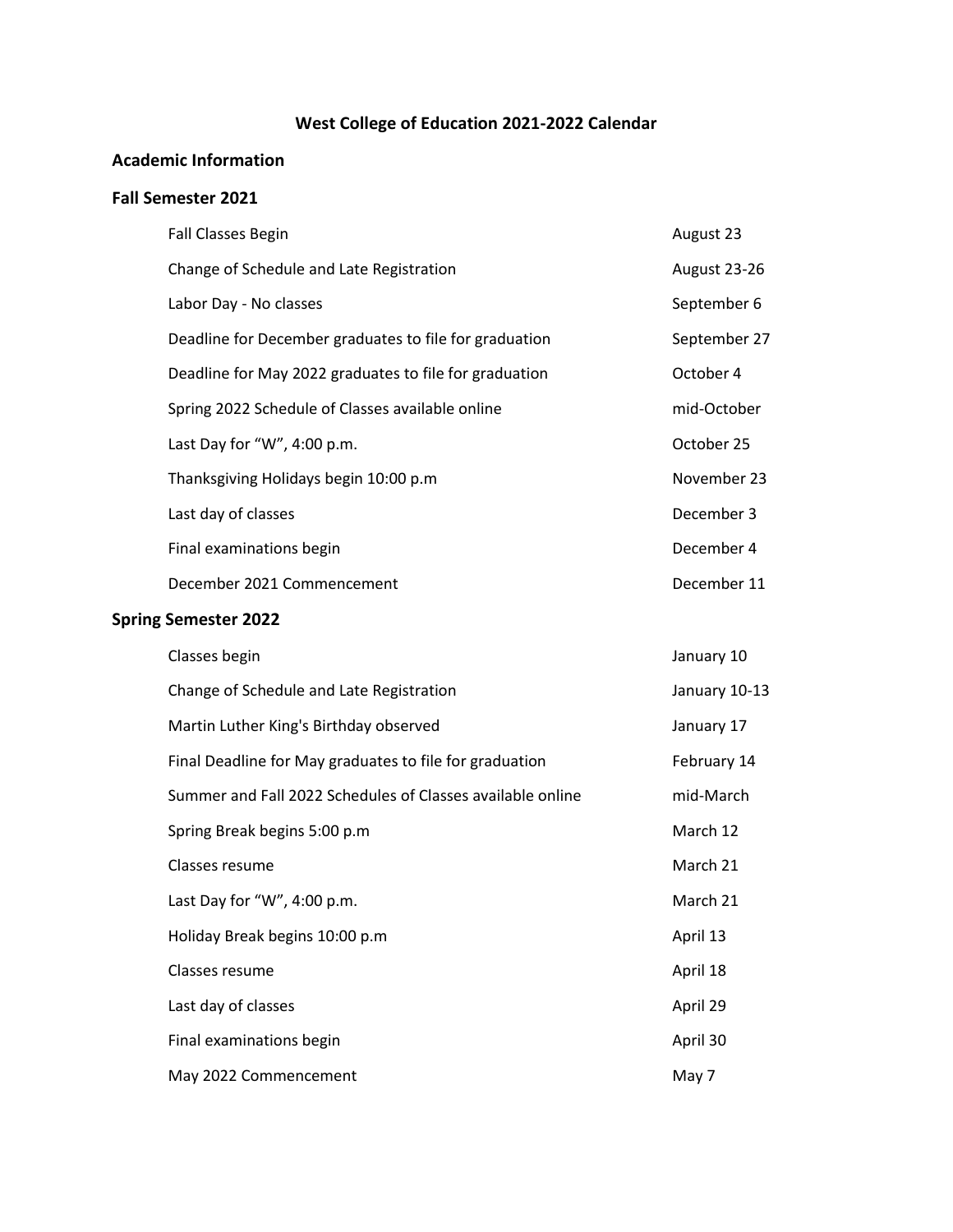#### **Summer Session 2022**

## **First Term (May 31 – June 30)**

|                                 | Classes begin                                        | May 31  |
|---------------------------------|------------------------------------------------------|---------|
|                                 | Last Day for "W", 4:00 p.m.                          | June 16 |
|                                 | Deadline for August graduates to file for graduation | June 27 |
|                                 | Final examinations                                   | June 30 |
| Second Term (July 5 – August 4) |                                                      |         |
|                                 | Classes begin                                        | July 5  |
|                                 | Last Day for "W", 4:00 p.m. (Summer LONG term)       | July 7  |
|                                 | Last Day for "W", 4:00 p.m. (Summer II term)         | July 20 |

Final examinations and the set of the set of the set of the set of the set of the August 4

## **Educator Preparation Program Admission Deadlines**

#### Initial Certifications

| Spring Admission           | Application Opens Sept. 1st       | Deadline December 3rd  |
|----------------------------|-----------------------------------|------------------------|
| Summer I Admission         | Application Opens Jan. 10th       | Deadline May 1st       |
| Summer II Admission        | <b>Application Opens May 31st</b> | Deadline June 27th     |
| <b>August Admission</b>    | Application Opens June 27th       | Deadline August 1st    |
| Advanced Certifications    |                                   |                        |
| Spring Admission           |                                   | Deadline December 17th |
| Summer I Admission         |                                   | Deadline May 13th      |
| <b>Summer II Admission</b> |                                   | Deadline June 17th     |
| <b>Fall Admission</b>      |                                   | Deadline August 5th    |

## **Clinical Teaching Deadlines**

#### Fall 2021

| Application to Clinical Teach in Fall 2021 | January $1st$ – March $1st$ |
|--------------------------------------------|-----------------------------|
| Pre-Clinical Teaching Information Meeting  | March 15 <sup>th</sup>      |
| CT Orientation/Co-T Training               | August 6 <sup>th</sup>      |